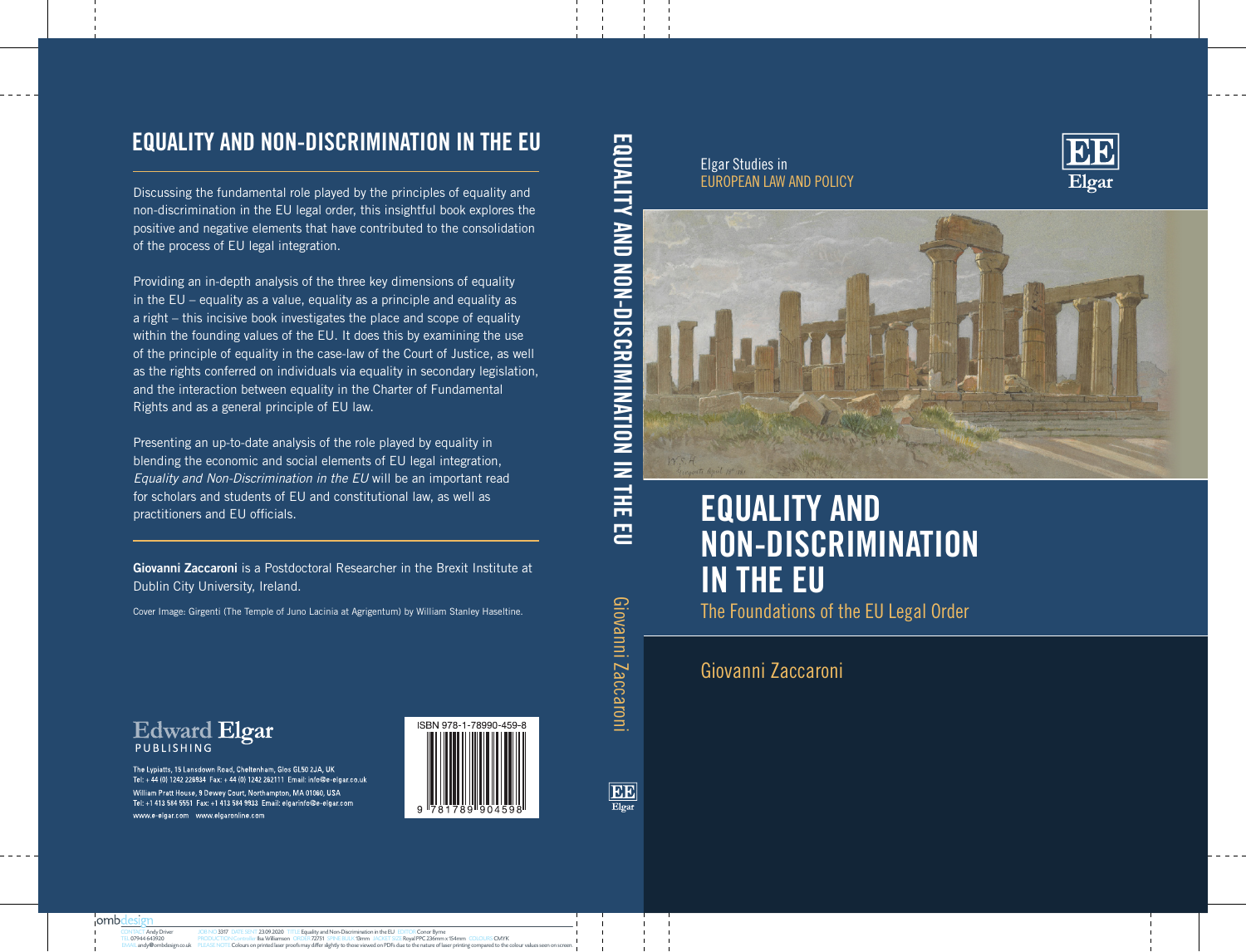## **EQUALITY AND NON-DISCRIMINATION IN THE EU**

Discussing the fundamental role played by the principles of equality and non-discrimination in the EU legal order, this insightful book explores the positive and negative elements that have contributed to the consolidation of the process of EU legal integration.

Providing an in-depth analysis of the three key dimensions of equality in the EU – equality as a value, equality as a principle and equality as a right – this incisive book investigates the place and scope of equality within the founding values of the EU. It does this by examining the use of the principle of equality in the case-law of the Court of Justice, as well as the rights conferred on individuals via equality in secondary legislation, and the interaction between equality in the Charter of Fundamental Rights and as a general principle of EU law.

Presenting an up-to-date analysis of the role played by equality in blending the economic and social elements of EU legal integration, *Equality and Non-Discrimination in the EU* will be an important read for scholars and students of EU and constitutional law, as well as practitioners and EU officials.

**Giovanni Zaccaroni** is a Lecturer in European and Comparative Law at the University of Malta.

Cover Image: Girgenti (The Temple of Juno Lacinia at Agrigentum) by William Stanley Haseltine.

The Lypiatts, 15 Lansdown Road, Cheltenham, Glos GL50 2JA, UK Tel: +44 (0) 1242 226934 Fax: +44 (0) 1242 262111 Email: info@e-elgar.co.uk William Pratt House, 9 Dewey Court, Northampton, MA 01060, USA Tel: +1 413 584 5551 Fax: +1 413 584 9933 Email: elgarinfo@e-elgar.com www.e-elgar.com www.elgaronline.com

**Edward Elgar** 



EE

 $Elgar$ 

巴

Giovanni Zaccaroni

Elgar Studies in EUROPEAN LAW AND POLICY





# **EQUALITY AND NON-DISCRIMINATION IN THE EU**

The Foundations of the EU Legal Order

### Giovanni Zaccaroni

¦ombd

CONTACT Andy Driver TEL 07944 643920 EMAIL andy**@**ombdesign.co.uk

JOB NO 3317 DATE SENT 23.09.2020 TITLE Equality and Non-Discrimination in the EU EDITOR Conor Byrne PRODUCTION Controller Ilsa Williamson ORDER 72751 SPINE BULK 13mm JACKET SIZE Royal PPC 236mm x 154mm COLOURS CMYK PLEASE NOTE COLOURS DE NOTE COLOURS MAY DIFFER SIZE NOTE: THE COLOURS SEEN IN THE COLOURS SEEN ON SCREEN SEEN ON SCREEN SEEN ON SCREEN SEEN ON SCREEN ON SCREEN ON SCREEN.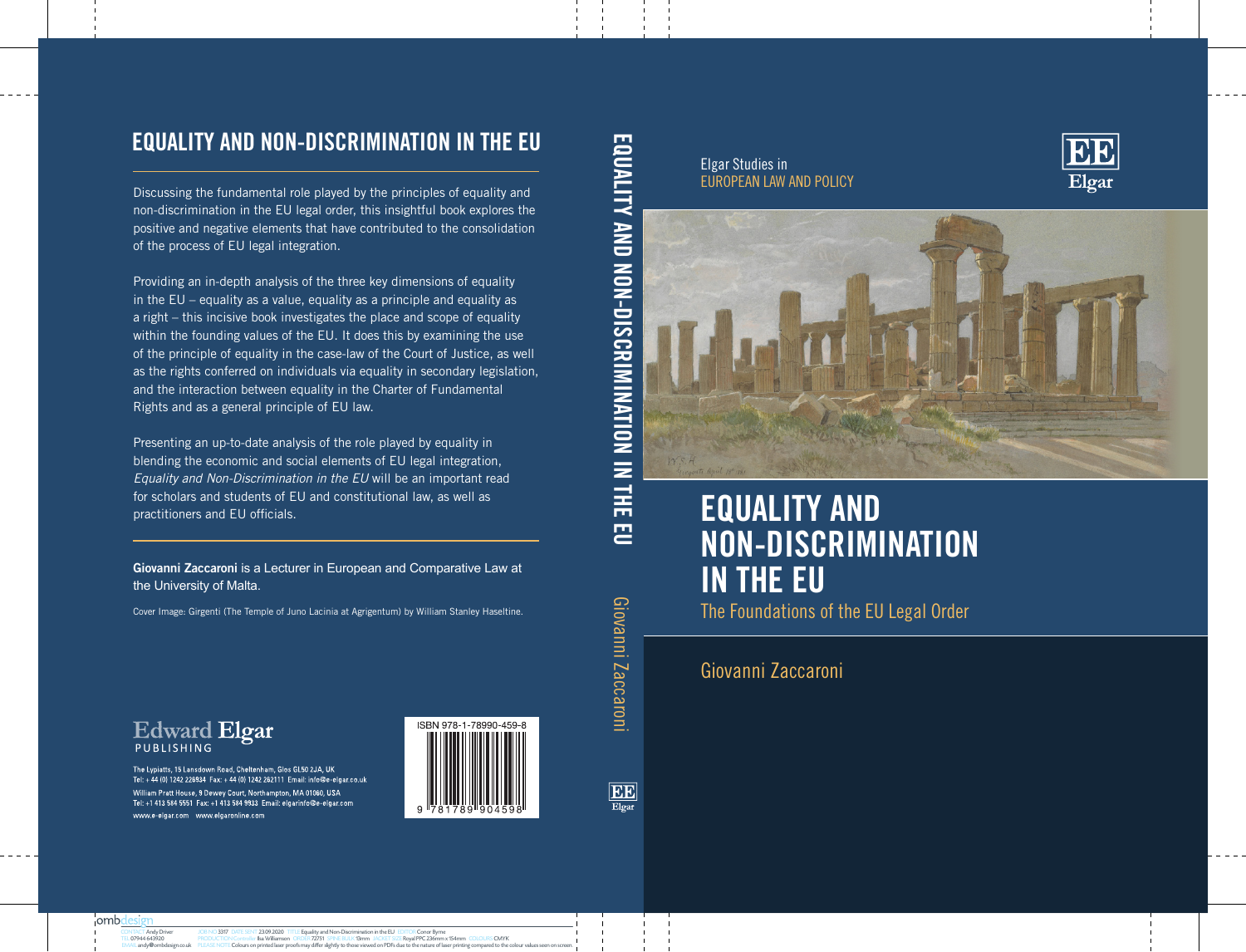### ELGAR STUDIES IN EUROPEAN LAW AND POLICY

Series Editor: Herwig C.H. Hofmann, Professor of European and Transnational Public Law, Faculty of Law, Economics and Finance and Robert Schuman Institute for European Affairs, University of Luxembourg

Elgar Studies in European Law and Policy is a forum for books that demonstrate cutting-edge legal and politico-legal analysis of the pertinent policies in a multi-jurisdictional Europe. The series is as relevant for academic reflection as for practical development of the matters addressed therein, such as policy relevance, its origins and the possibilities of future development. Books in the series take a multidisciplinary or multi-jurisdictional approach to the topics at their centers, with an aim to facilitating understanding of European law and policy matters and demonstrating their connectedness throughout jurisdictional levels. The series will provide coverage and analysis of various regulatory areas at the forefront of EU law and policy, including: the development of new European policy fields, issues of market regulation, economic and monetary matters and social dimensions of EU Law.

Titles in the series include:

The Metamorphosis of the European Economic Constitution Edited by Herwig C.H. Hofmann, Katerina Pantazatou and Giovanni Zaccaroni

Citizenship in the European Union Constitutionalism, Rights and Norms Anne Wesemann

Equality and Non-Discrimination in the EU The Foundations of the EU Legal Order Giovanni Zaccaroni

# Equality and Non-Discrimination in the EU

The Foundations of the EU Legal Order

#### Giovanni Zaccaroni

Lecturer in European and Comparative Law, University of Malta

#### ELGAR STUDIES IN EUROPEAN LAW AND POLICY

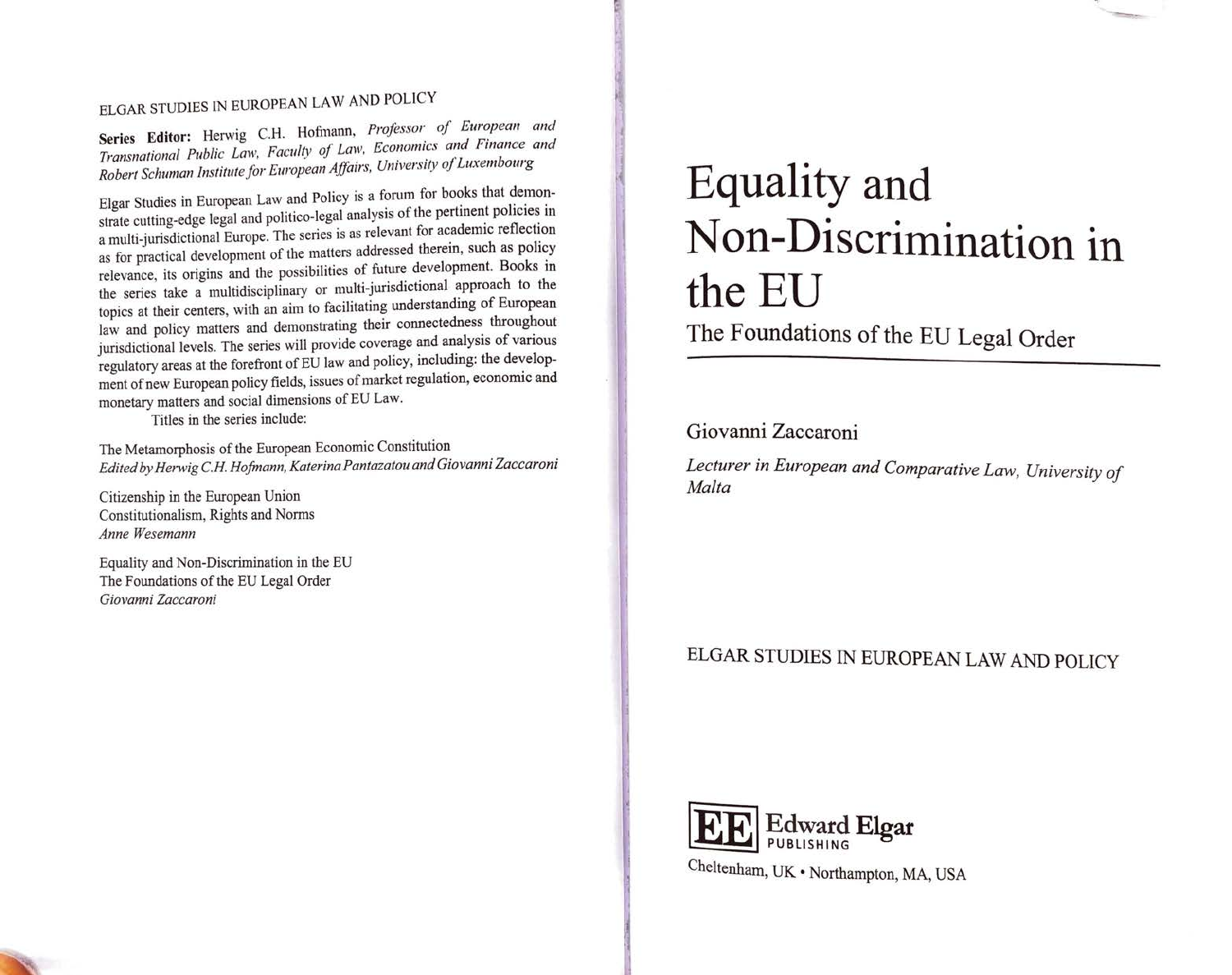© Giovanni Zaccaroni 2021

Cover image: Girgenti (The Temple of Juno Lacinia at Agrigentum) by William Stanley Haseltine.

All rights reserved. No part of this publication may be reproduced, stored in a retrieval system or transmitted in any form or by any means, electronic, mechanical or photocopying, recording, or otherwise without the prior permission of the publisher.

Published by Edward Elgar Publishing Limited The Lypiatts 15 Lansdown Road Cheltenham Glos GL50 2JA UK

Edward Elgar Publishing, Inc. William Pratt House 9 Dewey Court Northampton Massachusetts 01060 USA

A catalogue record for this book is available from the British Library

Library of Congress Control Number: 2020950948

This book is available electronically in the  $\mathbf{Elgaro}$  nline Law subject collection http://dx.doi.org/10.4337/9781789904604

ISBN 978 1 78990 459 8 (cased) ISBN 978 1 78990 460 4 (eBook)